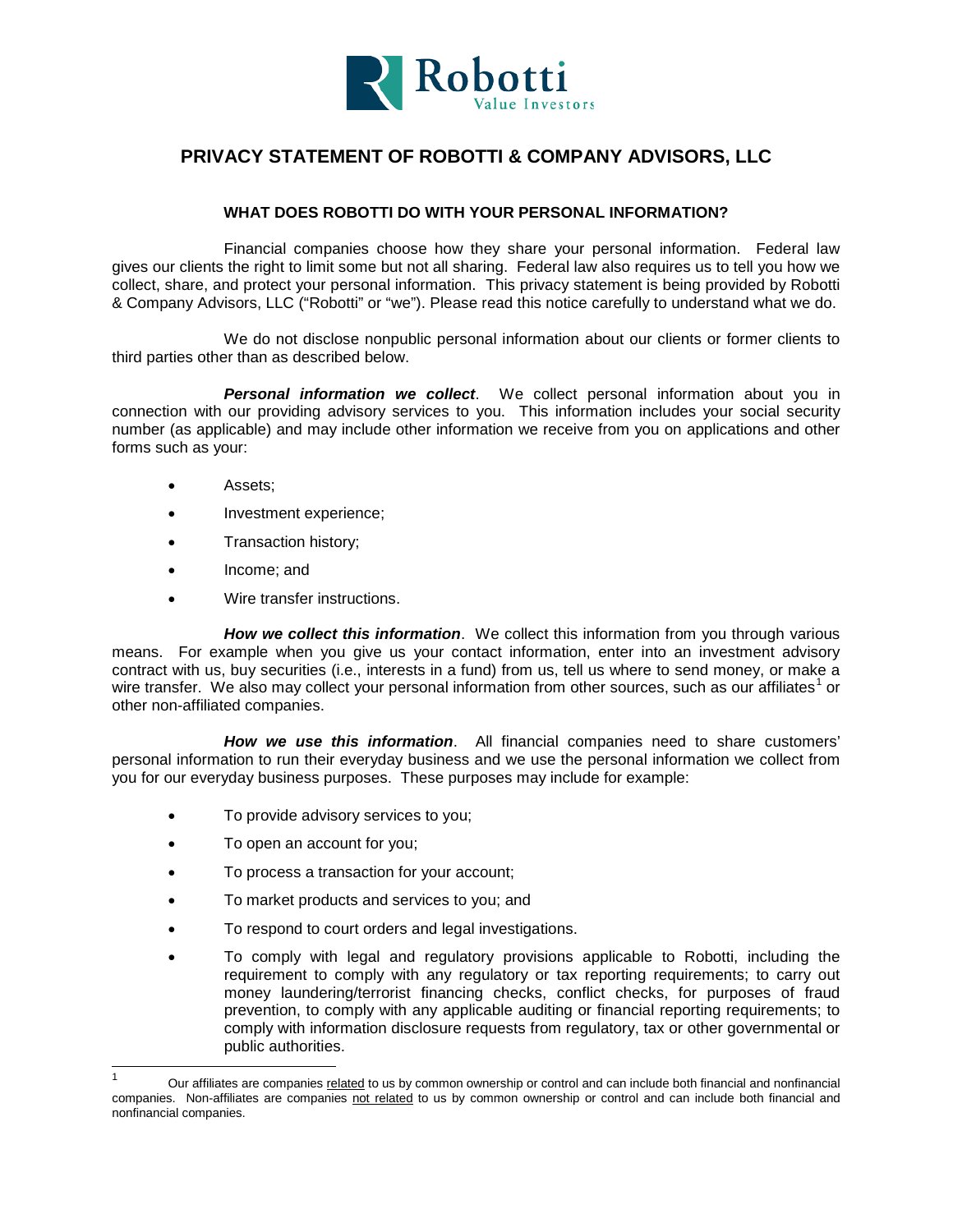

*Disclosure to others*. We may provide your personal information to our affiliates and to firms that assist us in servicing your account and have a need for such information, such as a broker or fund administrator. We may also disclose such information to service providers and financial institutions with whom we have joint marketing arrangements (i.e., a formal agreement between nonaffiliated financial companies that together market financial products or services to you, such as placement agents). We require third-party service providers and financial institutions with which we have joint marketing arrangements to protect the confidentiality of your information and to use the information only for the purposes for which we disclose the information to them. The law also allows for the release of nonpublic personal information to protect against or prevent actual or potential fraud, identity theft, unauthorized transactions, claims or other liability, as well as for resolving customer disputes or inquiries. These sharing practices are consistent with Federal privacy and related laws, and in general, you may not limit our use of your personal information for these purposes under such laws.

We note that the Federal privacy laws only give you the right to limit the certain types of information sharing that we do not engage in (e.g., sharing with our affiliates certain information relating to your transaction history or creditworthiness for their use in marketing to you, or sharing any personal information with nonaffiliates for them to market to you). Please note that we do not sell or exchange customer lists or customer information. We will not disclose your information to telemarketers.

*How we protect your personal information*. To protect your personal information from unauthorized access and use, access to that information is restricted to select members of our staff. These select staff members are privy to said information on a need to know basis, only to the extent necessary to fulfill your requests and provide you with the best service possible. Additionally, we use security measures that comply with Federal law; these measures include computer safeguards and secured files and buildings.

*General Data Protection Regulation (2016/679) ("GDPR")*. Personal information is subject to certain legal safeguards specified in the GDPR and any secondary or domestic laws implementing the foregoing (together, the "**Data Protection Legislation**"). The Data Protection Legislation prescribes the way in which Robotti and/or its agents and service providers may collect, retain and handle personal information.

Robotti will be a 'controller' of your personal information for the purposes of the GDPR, and will process, or arrange the processing of, your personal information by its service providers, including its custodians, brokers, and administrators.

*Lawful bases for processing your personal information*. We have reviewed the purposes and appropriateness of our activities, and those of the processors of your personal information, in each case, as related to the processing of your personal information.

In addition to the above (see *"How we use this information"* section) lawful bases for processing your personal information, your personal information will also be processed on the basis of the legitimate interests of Robotti, including their legitimate interests:

- to exercise and comply with Robotti's rights and obligations at law or under regulation, where such obligations are not set out under the laws of EU member states, or under contract (including for the purposes of subscription to funds or the provision of investment management services);
- to manage and administer Robotti's business and to improve relationships with you and other Robotti customers and clients, and assist with investor relationship management, and for marketing and business development activities and analysis;
- to communicate with you in respect of Robtti or other products offered by Robotti or its affiliates, for risk assessment and control, for statistical and trend analysis, for system administration,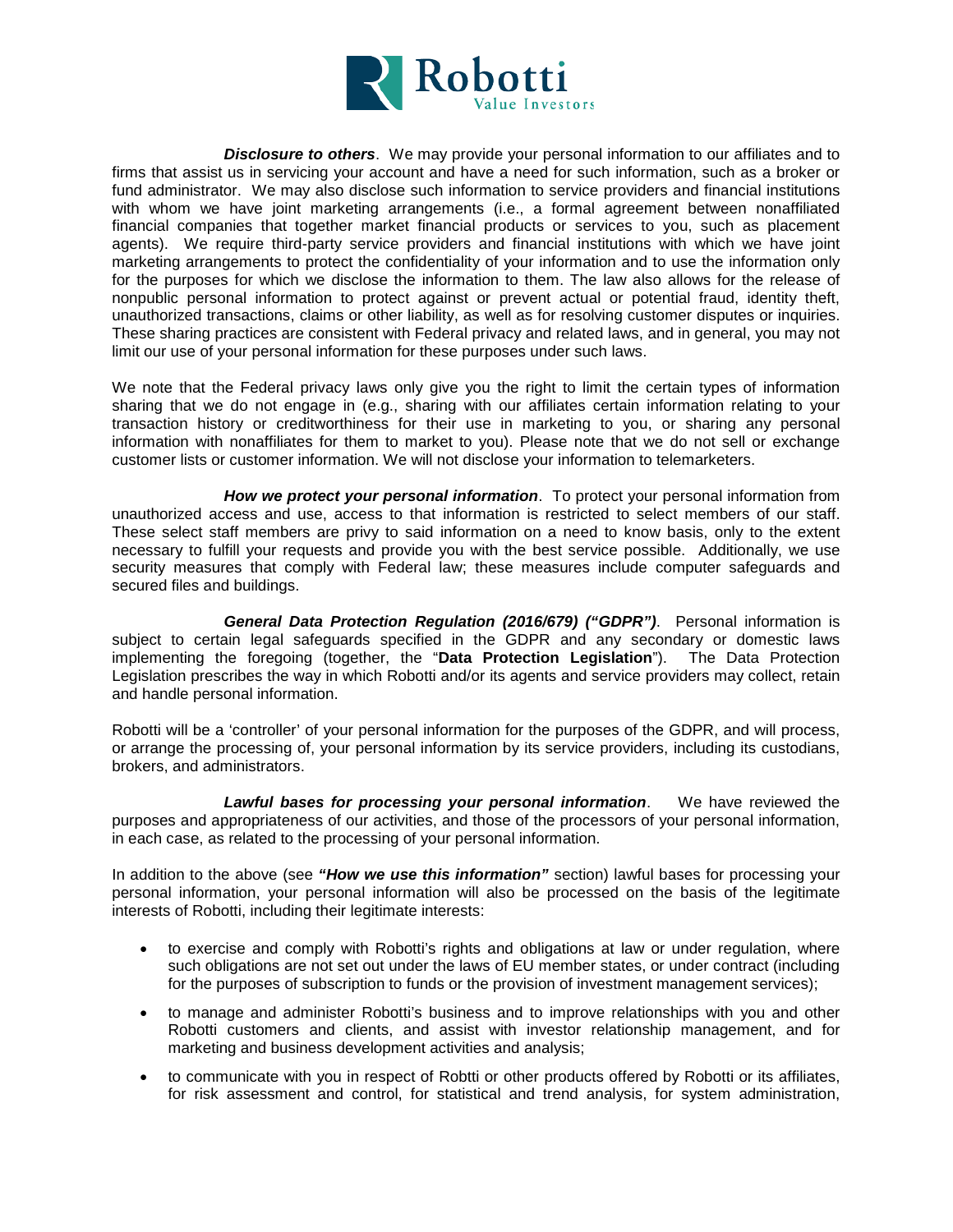

operation, testing and support and to operate control systems and management information systems;

- to help detect, prevent, investigate, and prosecute fraud and/or other criminal activity;
- to manage the Robotti's information technology and to ensure the security of the Investment Manager's systems;
- to disclose information to a governmental, tax or regulatory body, financial market, broker or other intermediaries, counterparties, court, auditors or other third parties and to conduct compliance activities, when Robotti or its affiliates think this is in any of their, or someone else's interests, but where EU law does not require Robotti to make this disclosure or conduct these activities;
- to establish, exercise or defend legal claims and in order to protect and enforce Robotti's rights, property, or safety, or to assist its customers and clients;
- to investigate and respond to any complaints about Robotti and its business or any incidents relating to Robotti's business and to help maintain quality and to deal with complaints and disputes; and
- to make certain assessments about you in order to assess your investment objectives, risk tolerance, and understanding of investment risk to assess the suitability of an investment in a product or security offered by Robotti or its affiliates.

When processing your personal information, each of the Fund and the Investment Manager will be subject to, and shall comply with, the relevant requirements contained in the GDPR.

*Transfers of your personal information outside Europe.* Robotti may transfer certain of your personal information to non-EEA affiliates and third party service providers located in countries outside of the European Economic Area (the "*EEA*"), including to the Administrator and advisers as described above. Such affiliates and third party service providers are located in the following jurisdiction: United States. Robotti may also transfer certain of your personal information to regulatory or other governmental or public authorities outside the EEA.

Where your personal information is transferred outside of the EEA by Robotti, Robotti, as applicable, will, where possible, take appropriate steps to ensure it is adequately protected in compliance with the requirements of Data Protection Legislation, including by entering into appropriate data transfer agreements with third party recipients of your personal information incorporating standard contractual clauses approved by the European Commission governing the transfer of data. Please Robotti at [compliance@Robotti.com](mailto:compliance@Robotti.com) if you would like a copy of the model clauses.

*How long is your personal information retained?* Robotti will regularly review the personal information that it processes relating to you to ensure it is accurate and up-to-date, and will not retain your personal information for longer than is necessary in relation to the purposes for which your personal information is processed.

Personal information may be retained for longer if it is required by law, or by a tax or regulatory authority, a law enforcement agency or other governmental or public body, or considered necessary in order to allow Robotti, its service providers, or their affiliates, to act in accordance with their specific set of circumstances, for example, in light of an actual or a potential legal action or a regulatory investigation.

*Your rights in relation to the personal information we process about you.* **You have** various rights under Data Protection Legislation in relation to the personal information relating to you that Robotti processes. These include:

• the right to request access to your personal information;